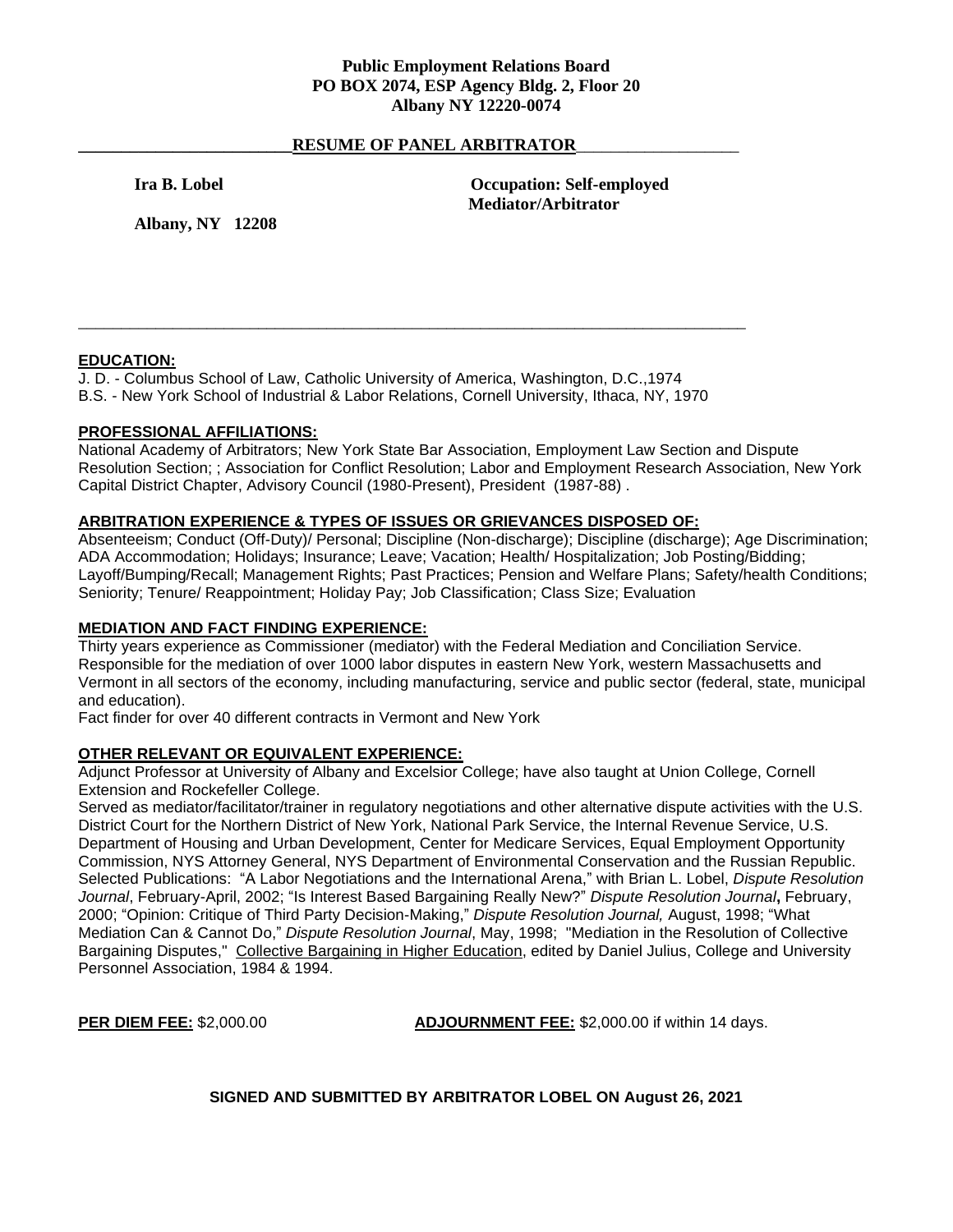# **Public Employment Relations Board PO BOX 2074, ESP Agency Bldg. 2, Floor 20 Albany NY 12220-0074**

## **BILLING DISCLOSURE STATEMENT**

### ARBITRATOR'S NAME: IRA B. LOBEL

The following is a description of my fees and expenses:

## A) HEARING TIME.

- (1) My per diem is **\$2,000** for each day or any part thereof spent hearing a case.
- (2) If a hearing day exceeds \_**8**\_\_ hours, I charge:
	- \_\_\_\_\_ a second full per diem \_\_\_**X**\_\_ a prorated per diem
	- **\_\_\_\_** no additional charge **\_\_\_\_\_\_** other (describe)
- (3) Additional comments:

## B) STUDY TIME.

- (1) I charge **\$2,000** for each day spent in preparation of the opinion and award.
- (2) This charge \_\_\_will \_\_\_ will not be prorated for partial days devoted to such preparation.
- (3) Additional comments:

### C) TRAVEL TIME AND EXPENSES.

(1) When travel time plus hearing time exceeds \_\_**8**\_\_ hours in a calendar day:

\_ **\_** Not applicable (no additional charge)

- **\_\_\_X\_** I charge as follows (describe): HOURS OVER 8 PRO RATED FOR TRAVEL TIME.
- (2) I charge for actual, travel-related expenses incurred in connection with the case \_ **X**\_\_YES \_\_\_\_ NO.

Where appropriate, a mileage charge for auto travel will be billed at:

- **X** Prevailing IRS rate **\_\_\_\_** Other (describe):
- (3) When the scheduled hearing day(s) requires an overnight stay:

**X** There is no charge, other than for lodging and subsistence. TRAVEL ON  $2^{ND}$  DAY WILL BE CHARGED PRO RATA

\_\_\_\_I charge as follows (describe):

(4) Additional Comments: